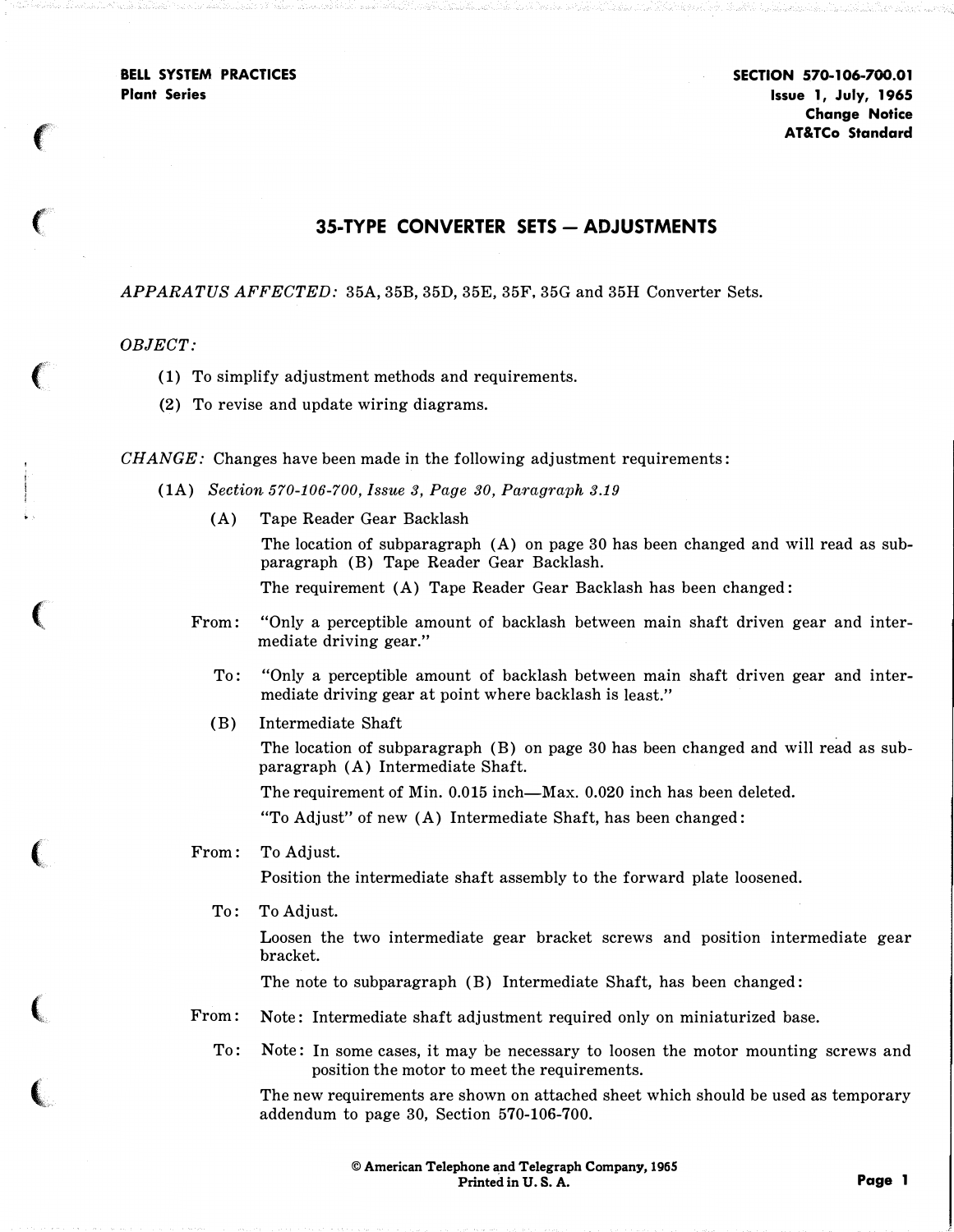### $(2A)$  Section 570-106-400, Issue 2, Page 1, 2. Index

New issues of the following wiring diagrams have been released and the drawing issue numbers have been changed as follows:

)

'l

)

)

 $\overline{\phantom{a}}$ 

\_)

| Subject                            | Drawina<br>No. | Section<br><b>Issue 2</b> |
|------------------------------------|----------------|---------------------------|
| Five-Level Tape Reader, Schematic  | 5879           |                           |
| Five-Level Tape Reader, Schematic. | 5954           |                           |

#### Wiring Diagram 5879WD, Issue 3

The male connector symbols under the heading "LX4 Transmitter" A, B, C and D have been changed from solid triangles to open arrows.

The connecting cable wiring and symbols of the female connector shown as connecting to the "LX4 Transmitter" A, B, C and D have been deleted from the wiring diagram.

### Wiring Diagram 5954WD, Issue 2

The male connector symbols under the heading "LX Transmitter" A, B, C and "H" plug have been changed from solid triangles to open arrows.

The connecting cable wiring and symbols of the female connector shown as connecting to the "LX Transmitter" A, B, C and "H" plug have been deleted from the wiring diagram.

#### (2B) Section 570-113-400, Issue 1, Page 1, 2. Index

The drawing issue numbers under the heading "Issues" have been changed as follows:

| Subject                                       | Drawina<br>No. | <b>Section</b><br><b>Issue 1</b> |
|-----------------------------------------------|----------------|----------------------------------|
| Translation Chart for TP194718 Cable Assembly | 6370           | З.                               |
| Translation Chart for TP194719 Cable Assembly | 6371           |                                  |

Wiring Diagram 6370WD, Issue 3

The wire color coding in Box "H9" of the chart for the TP17 4723 connector has been changed from "0-BR" to "0-BL".

Wiring Diagram 6371WD, Issue 4

The wire color coding in Box "H9" of the chart for the TP17 4723 connector has been changed from "O-BR" to "O-BL" and the wire color coding in Box "B5" of the chart for the TP194692 connector has been changed from "W-0-BL" to "G-S".

(2C) Section 570-112-400, Issue 1, Page 1, 2. Index Section 570-113-400, Issue 1, Page 1, 2. Index

#### Wiring Diagram 6021WD, Issue 3

A new issue of the diagram has been released which adds wiring information for the "Adapter Cable Used Only With LX4 Five-Level Transmitter" to the diagram and the drawing issue number has been changed as follows: Drawing

| <b>Subject</b> |  | Drawing<br>No.                | Section<br>Issue 1 |  |
|----------------|--|-------------------------------|--------------------|--|
|                |  | 35A and 35B Converter-Readers | 6021               |  |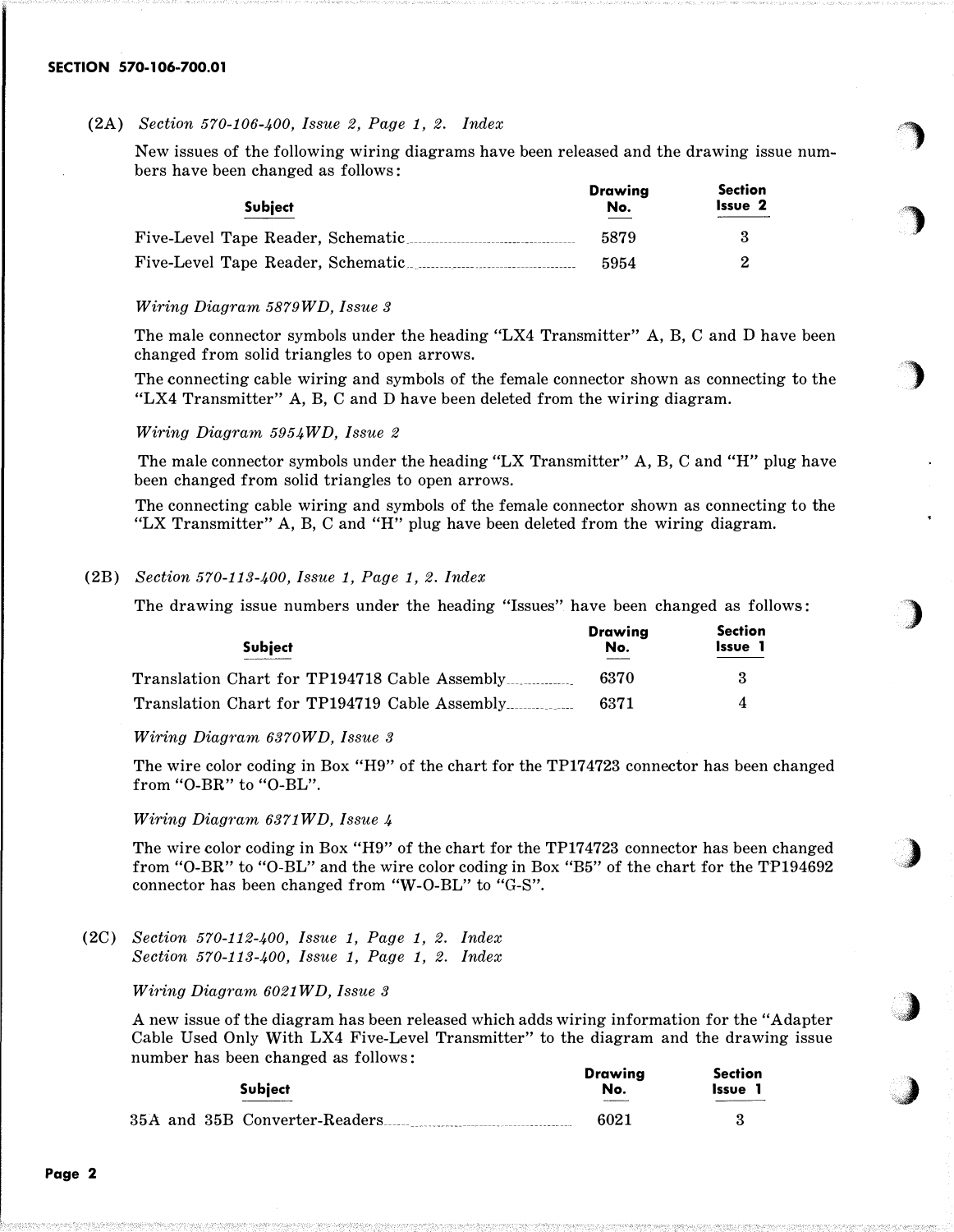(2D) Section 570-112-401, Issue 1, Page 1, 2. lndex Section 570-113-401, Issue 1, Page 1, 2. Index

Wiring Diagram 6022WD, Issue 4

A new issue has been released which adds chart columns "FB" and "FA" for wiring of the TP161239 connector, TP161595 connector and the TP194741 cable. The drawing issue number under "Section Issues" has been changed as follows:

|                     | <b>Subject</b> | Drawing<br>No.<br><b>Southern Associate</b> | Section<br>Issue 4 |
|---------------------|----------------|---------------------------------------------|--------------------|
| VCL 283 and VCL 316 |                | 6022                                        |                    |

IDENTIFICATION: See "CHANGE".

INTERCHANGEABILITY: Not affected.

CLASSIFICATION FOR APPARATUS FURNISHED BY TELETYPE: These changes are now in effect.

W.E.CO. STOCK OF OLD STYLE PARTS: Not affected.

APPLICATION TO APPARATUS IN THE FIELD: The new adjustment requirements should be used.

APPLICATION AT W.E.CO. DIST. HOUSE REPAIR SHOPS: All units shall have the new adjustment requirements applied.

AVAILABILITY: Not affected.

Attached:

 $\sim$   $\sim$   $\sim$ 

 ${\bf r}$ 

Revised sheet.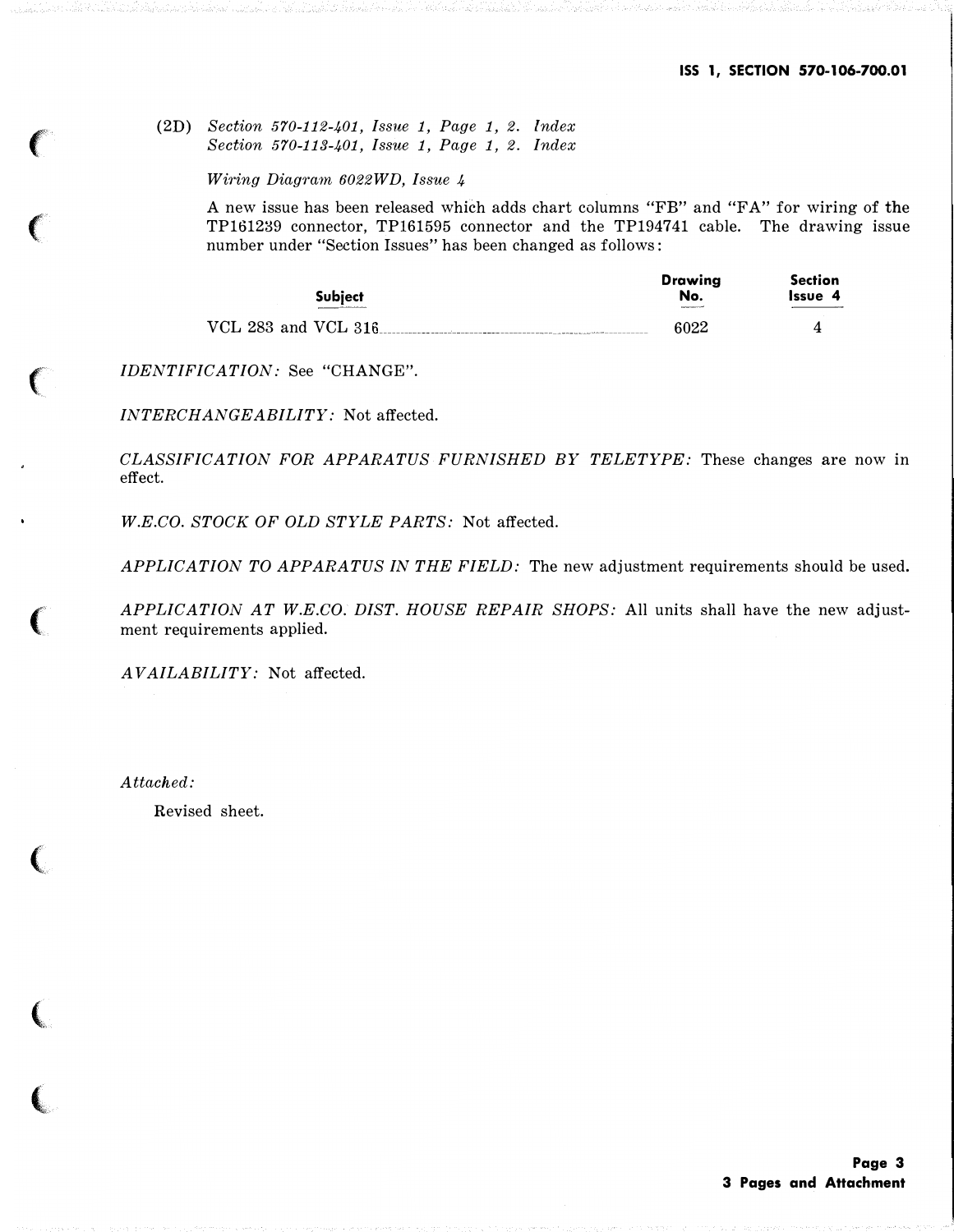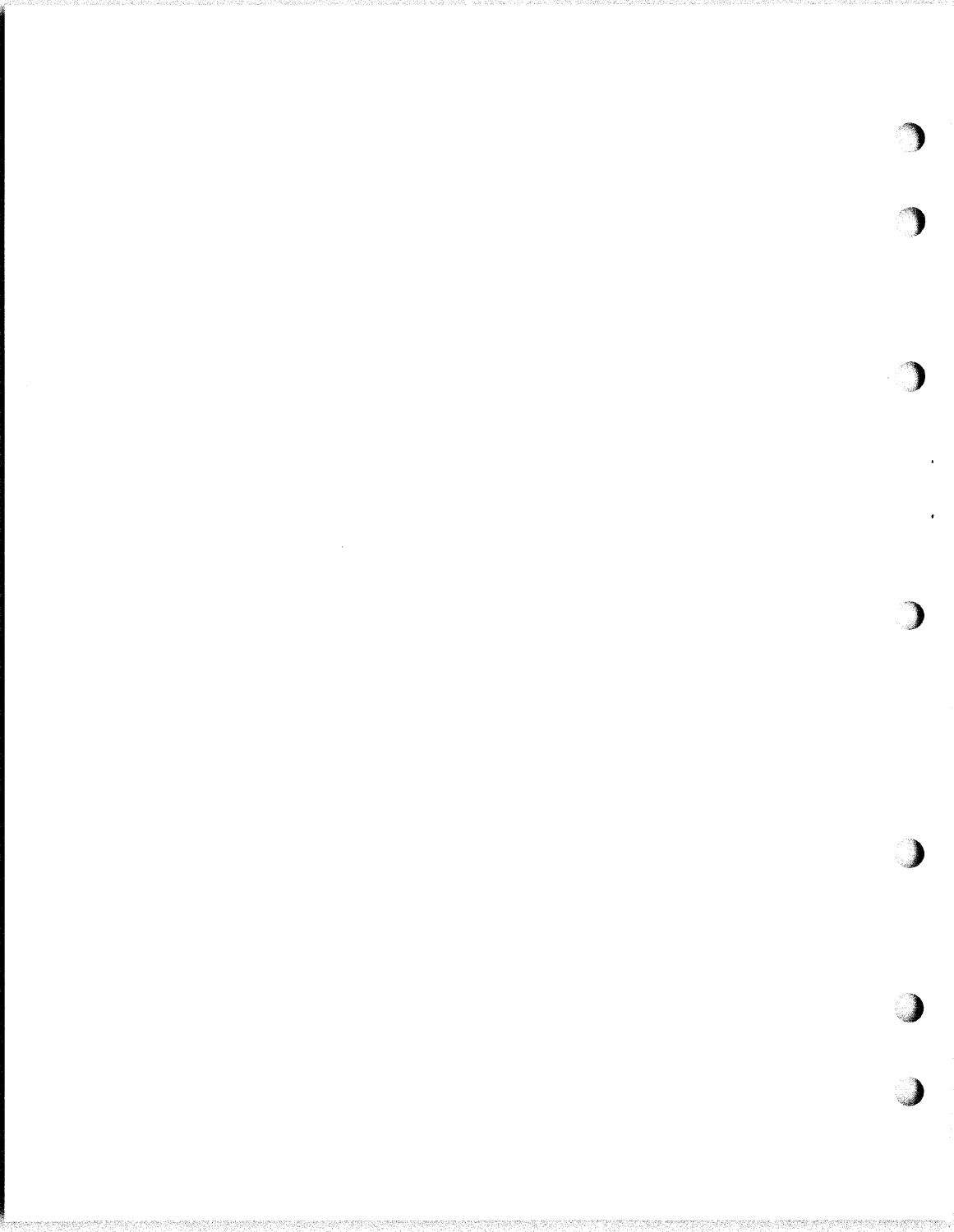# **i. IS GEAR MECHANISM**

 $\left($ 

 $\big($ 

f

(

 $\left(\right.$ 

 $\left($ 

 $\big($ 

- (A) INTERMEDIATE SHAFT
	- REQUIREMENT

ONLY A PERCEPTIBLE AMOUNT OF BACKLASH BETWEEN THE MOTOR PINION AND INTERMEDIATE GEAR AT POINT WHERE SACKLASH IS LEAST.

TO ADJUST

LOOSEN THE TWO INTERMEDIATE GEAR SRACKET SCREWS AND POSITION INTERMEDIATE GEAR BRACKET.

NOTE: IN SOME CASES IT MAY BE NECESSARY TO LOOSEN THE MOTOR MOUNTING SCREWS AND POSITION THE MOTOR TO MEET THE REQUIREMENT.



## (8) TAPE READER GEAR BACKLASH

## REQUIREMENT

ONLY A PERCEPTIBLE AMOUNT OF BACKLASH BETWEEN MAINSHAFT DRIVEN GEAR AND INTERMEDIATE DRIVING GEAR AT POINT WHERE BACKLASH IS LEAST.

TO ADJUST

LOOSEN THREE TAPE READER MOUNTING SCREWS AND POSITION TAPE READER.